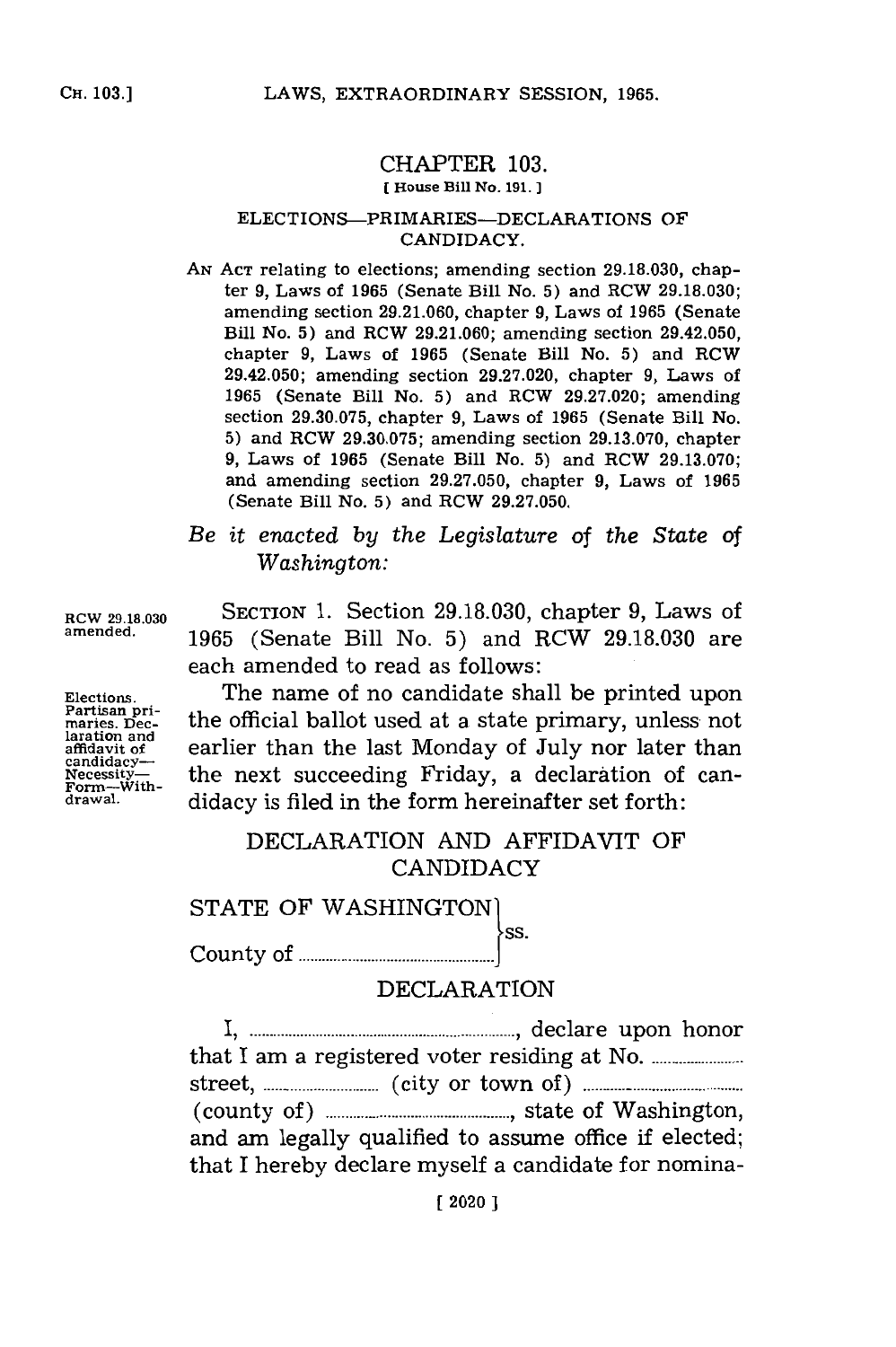tion to the office of **.............................** or position No. **............ ....** for the office of **..........- . ...............(fill** in whichever blank is applicable) to be made at the primary election to be held on the **.................** day of **......................... ,** and hereby request that my name be printed upon the official primary ballots, as provided **by** law, as a candidate of the (do not **fill** this in if office sought is nonpartisan) **........................ ... ..** party, and I accompany herewith the sum of ............ **............... . ..** dollars, the fee required **by** law of me for becoming a candidate.

# AFFIDAVIT

Further, I do solemnly swear (or affirm) that I will support the Constitution and laws of the United States and the Constitution and laws of the state of Washington; that I do not advocate the overthrow, destruction, or alteration of the constitutional form of government of the United States or of the state of Washington or any political subdivision of either of them, **by** revolution, force or violence, and that **I** do not knowingly belong to any organization, foreign or otherwise, which engages in or advocates, the overthrow, destruction or alteration of the constitutional form of government of the United States or of the state of Washington or any political subdivision of either of them, **by** revolution, force or violence.

(Please print name to (Signature of candidate assure correct spelling) as name is to appear upon ballot) Subscribed and sworn to before me this **...................** day of **................................. 19 .....** (Signature of official) (Official title) **[2021]**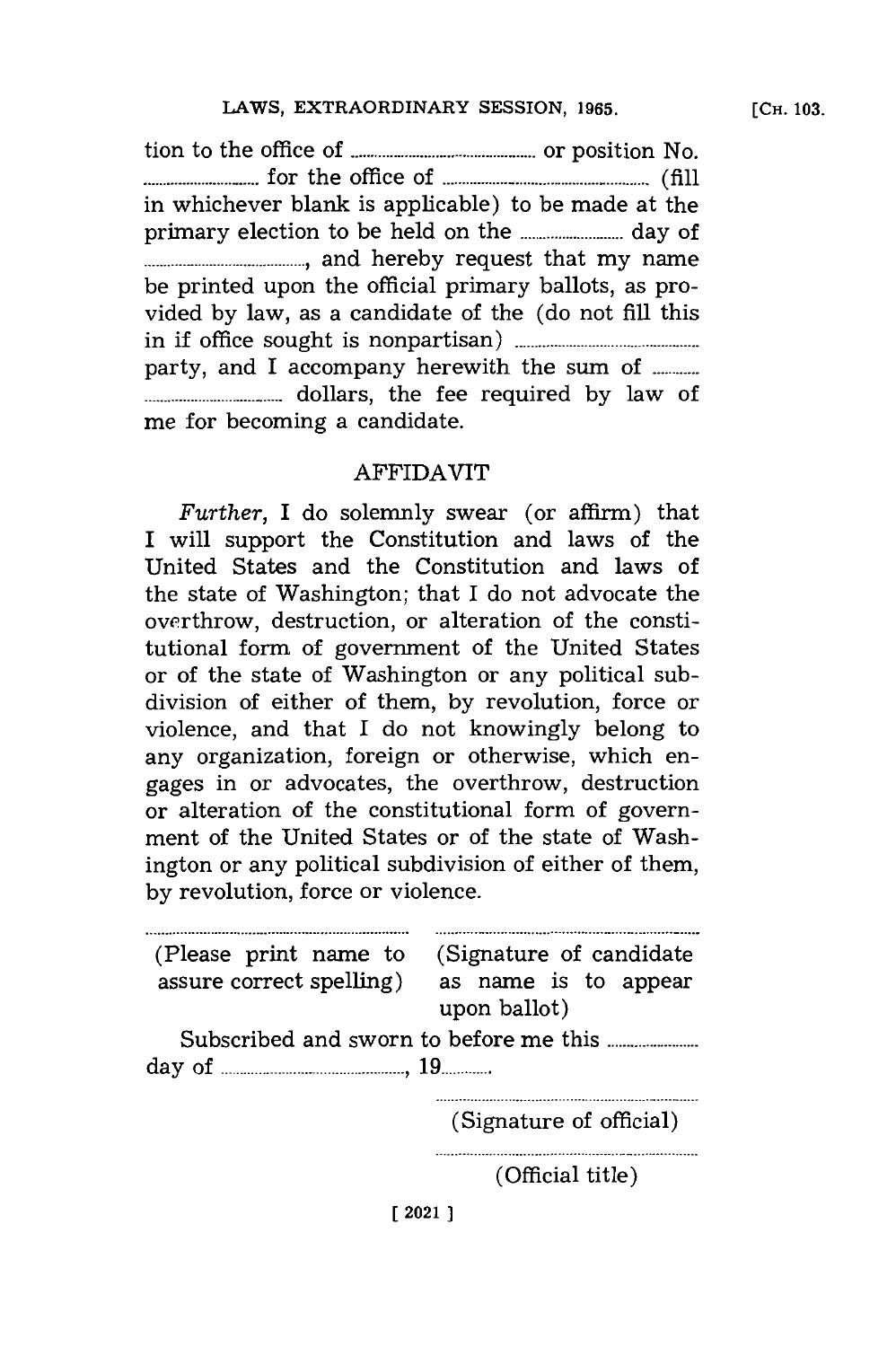Any candidate may in writing withdraw his declaration at any time to and including the first Wednesday after the last day allowed for filing declarations **of** candidacy. Should the candidate desire to mail his declaration of withdrawal it shall be honored if the instrument is postmarked no later than the last day allowed for withdrawals. There shall be no refund of the filing fee.

**RCW 29.21.060** Ssc. 2. Section **29.21.060,** chapter **9,** Laws of **amended. 1965** (Senate Bill No. **5)** and RCW **29.21.060** are each amended to read as follows:

**Elections. Nonpartisan primaries and elections. Declarations of candidacy in first, second, third class cities and certain districts-Other statutes superseded.**

**All** candidates for offices to be voted on at any election in first, second, and third class cities shall file declarations of candidacy with the clerk thereof not earlier than the last Monday of July nor later than the next succeeding Friday in the year such regular city elections are held.

**All** candidates for district offices in port districts, and school districts embracing a city of over one hundred thousand population, both of which are located in class **AA** and class **A** counties, shall file their declarations of candidacy with the county auditor of the county not earlier than the last Monday of July nor later than the next succeeding Friday in the year such regular district elections are held.

**All** candidates for district offices not subject to a primary election, other than irrigation districts, shall file declarations of candidacy not more than sixty nor less than forty-six days prior to the date of the election with the appropriate county auditor: *Provided,* That in the case of public utility districts, and in no other, nominations shall be made **by** means of nominating petitions: *Provided further,* That this chapter shall not change the method of nomination for first district officers at the formation of the district.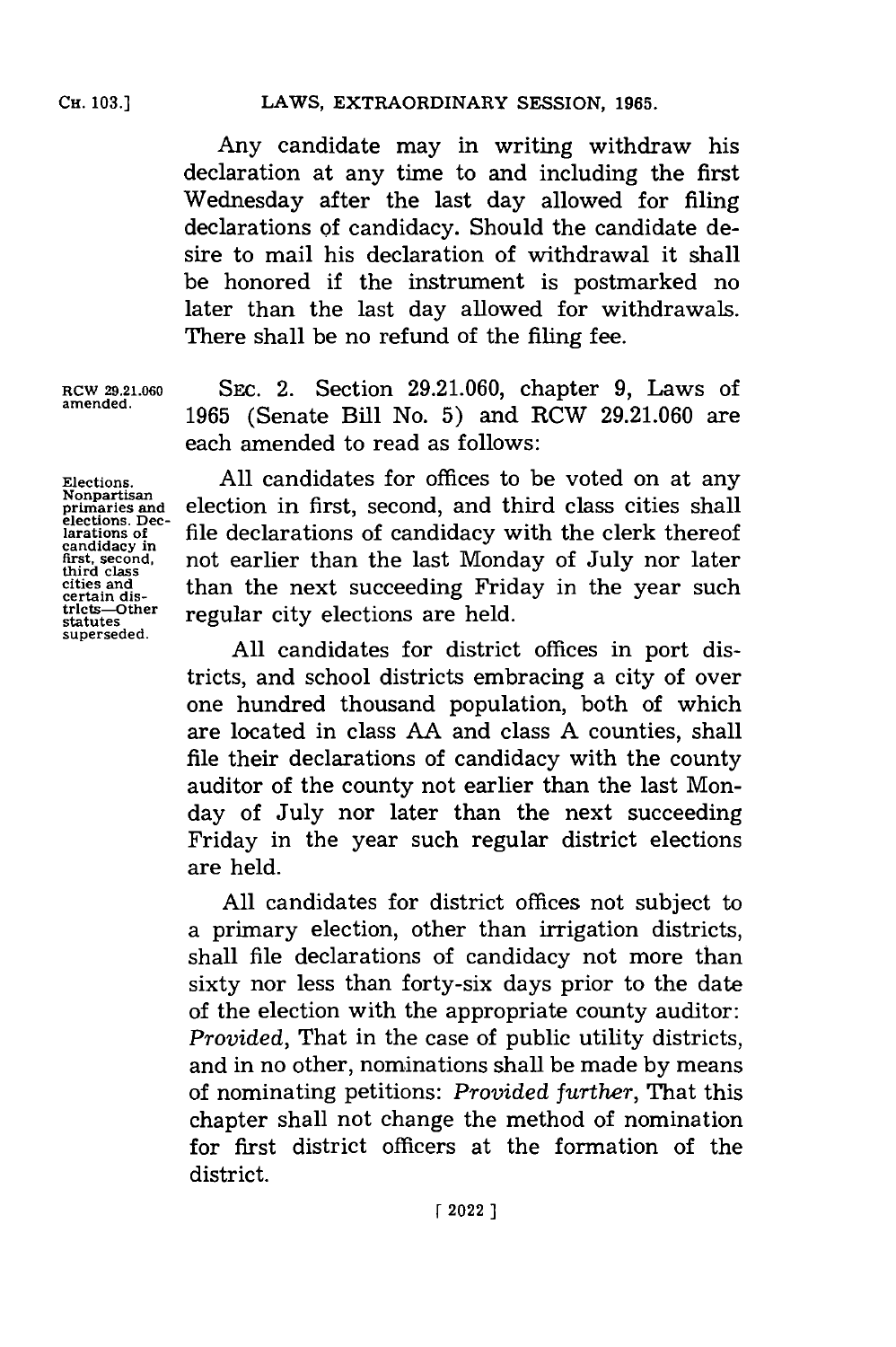Any candidate for city or district offices may withdraw his declaration at any time to and including the first Wednesday after the last day allowed for filing declarations of candidacy.

The city clerks in all counties shall transmit to their county auditors at least thirty-five days before the date fixed for the primary, a certified list of the names and addresses of the candidates to be voted on thereat as represented **by** the declarations of candidacy filed in their offices.

**All** candidates required to file declarations of candidacy shall pay the same fees and be governed **by** the same rules as contained in RCW **29.18.030, 29.18.035,** and **29.18.060:** *Provided,* That no filing fee shall be charged in the event that the office sought is without salary.

This section shall supersede the provisions of any and all other statutes, whether general or special in nature, having different dates for filing declarations of candidacy for such city, town, and district elections.

SEc. **3.** Section 29.42.050, chapter **9,** Laws of **1965** (Senate Bill No. **5)** and RCW **29.13.070** [29.42.050] are each amended to read as follows:

The statutory requirements for filing as a can- **Precinct com** didate at the primaries shall apply to candidates for precinct committeeman except that the filing period for this office alone shall be extended to and include the Friday immediately following the last day for political parties to **fill** vacancies in the ticket as provided **by** RCW **29.18.150,** and the office shall not be voted upon at the primaries, but the names of all candidates must appear under the proper party and office designations on the ballot for the general November election and the one receiving the highest number of votes shall be declared elected: *Provided,* That to be declared elected, a candidate must receive at least ten percent of the

**RCW 29.42.050 amended.**

**Election-**<br> **Declaration of**<br> **candidacy**, fee **Vacancy.**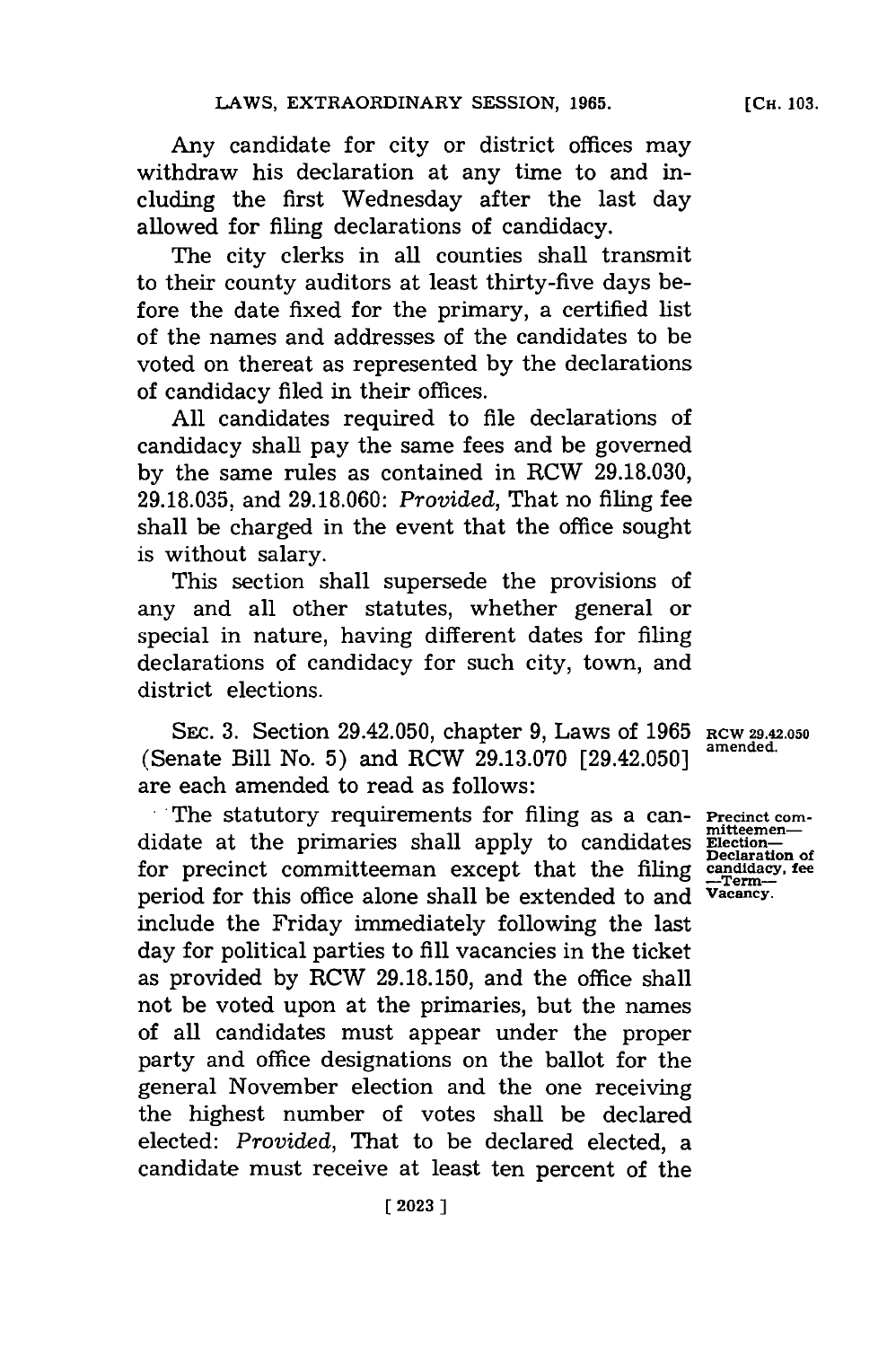#### **CH.. 103.]**

**Elections. Precinct committeemen -Election-Declaration of candidacy, fee -Term-Vacancy.**

number of votes cast for the candidate of his party receiving the greatest number of votes in his precinct. Any person elected to the office of precinct committeeman who has not filed a declaration of candidacy shall pay the fee of one dollar to the county auditor for a certificate of election. The term of office of precinct committeeman shall be for two years, commencing upon completion of the official canvass of votes **by** the county canvassing board of election returns. Should any vacancy occur in this office **by** reason of death, resignation or disqualification of the incumbent, or because of failure to elect, the respective county chairman of the county central committee shall be empowered to **fill** such vacancy **by** appointment: *Provided,* That the person so appointed shall have the same qualifications as candidates when filing for election to such office for such precinct: *Provided further,* That when a vacancy in the office of precinct committeeman exists because of failure to elect at a state general election, such vacancy shall not be filled until after the organization meeting of the county central committee and the new county chairman selected as provided **by** RCW 29.42.030.

**Certifying candidates before primary by secretary of state.**

amende..0 **SEC.** 4. Section **29.27.020,** chapter **9,** Laws of **1965** (Senate Bill No. **5)** and RCW **29.27.020** are each amended to read as follows:

> Prior to any September primary, on or before the first Wednesday following the last day for political parties to **fill** vacancies in the ticket as provided **by** RCW **29.18.150,** the secretary of state shall transmit to each county auditor a certified list of the candidates for office to be voted for in each county as represented **by** the declarations of candidacy and nomination papers filed in his office. The certificate shall set forth the name of each candidate, his post office address, the office for which he is a candidate and his party designation.